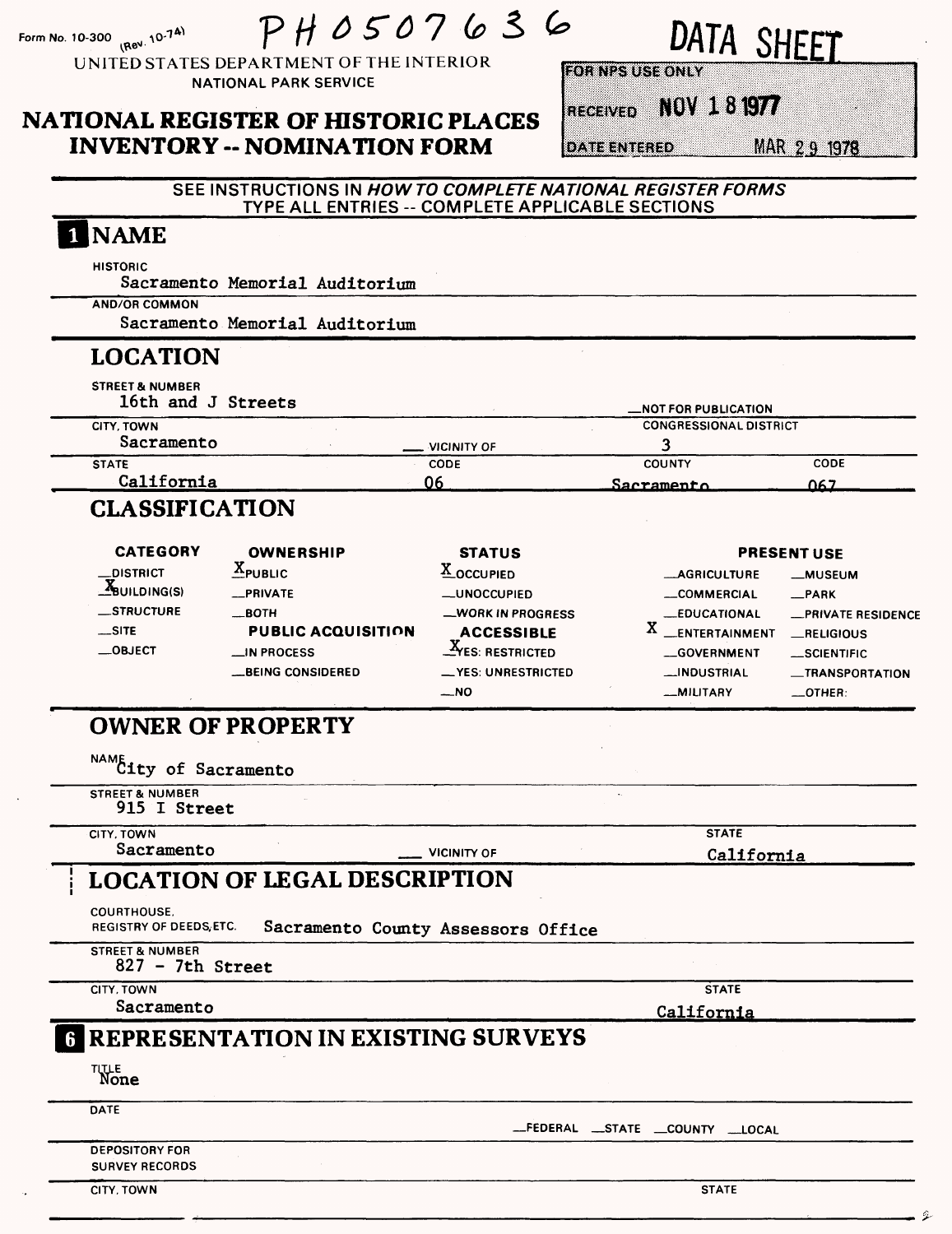# **Z** DESCRIPTION

| <b>CONDITION</b> |               | <b>CHECK ONE</b><br><b>CHECK ONE</b> |                       |       |  |
|------------------|---------------|--------------------------------------|-----------------------|-------|--|
| <b>EXCELLENT</b> | _DETERIORATED | <b>LUNALTERED</b>                    | <b>CORIGINAL SITE</b> |       |  |
| $\equiv$ GOOD    | __RUINS       | <b>_ALTERED</b>                      | __MOVED               | DATE. |  |
| _FAIR            | __UNEXPOSED_  |                                      |                       |       |  |

DESCRIBE THE PRESENT AND ORIGINAL (IF KNOWN) PHYSICAL APPEARANCE

Sacramento Memorial Auditorium was built between 1925 and 1927, and for the past 50 years has been a beautiful and important part of the city. The three-story auditorium stands on the block between 15th and 16th Street and I and J Streets, a one-block setting, nicely landscaped with lawn, camellias, junipers and other ornamental vegetation. The grounds are also graced with 22 Dutch elms that are over 100 years old. (See attached fact sheet for standard dimensions, seating, cost, etc.).

According to James S. Dean, the City Architect at the time of construction, "wherever the development of civilization has taken place in great river valleys, there has arisen architecture of brick made possible by local alluvial deposits." Not surprisingly, the auditorium for the city of Sacramento (located at the confluence of the Sacramento and American Rivers) is principally brick of local origin. Mr. Dean goes on to state that "While brick is the predominating material, stone, plaster, and terra cotta have all been carefully worked into the design... after much careful study, it was decided to adopt a form of the Byzantine, as developed in northern Italy in the 5th and 6th centuries." The result has been referred to as Byzantine, Italian Romanesque, Lombardic, and even Spanish. The best collective label for the building may be southern European, Early Renaissance revival.

The diversity of exterior elements supports all of these labels. The wall finish includes five shades of brick randomly protruding and distributed in a Flemish bond with occasional rows of vertically laid brick (every 7 to 15 rows) on the upper floors. The roof is red clay tiles, with terra cotta and plaster trimmings. The roof on the main auditorium, on the wings, and on the towers is gabled with a low pitch. The main entrance portico, the lobby, and the stage area have flat roofs. Dean refers to an overall harmony of colors of the brick and terra cotta as well as in the varying design features. This harmony of design and color remains today. The building and its immediate setting are pratically unaltered since the time of construction.

Arched casement windows are arranged in six groups of our each along the side of the third floor, along the second floor of the portico, and on the second floor of the wings. Rectangular casement windows surround the first floor. Three large hooded and arched blind, but ventilated, windows have been placed on the front wall of the Little Theatre wing.

The doors of the building are the original standard panel doors. Four secondfloor balconies can be reached by double glass doors. These balconies with their overscaled brackets and nearby side buttressing are representative of the medieval exterior details that the architects desired. The five double front doors do not have built-in locks since the lobby into which they open was originally intended to be an open shrine for those who "made the supreme sacrifice" in the Spanish-American War and World War I.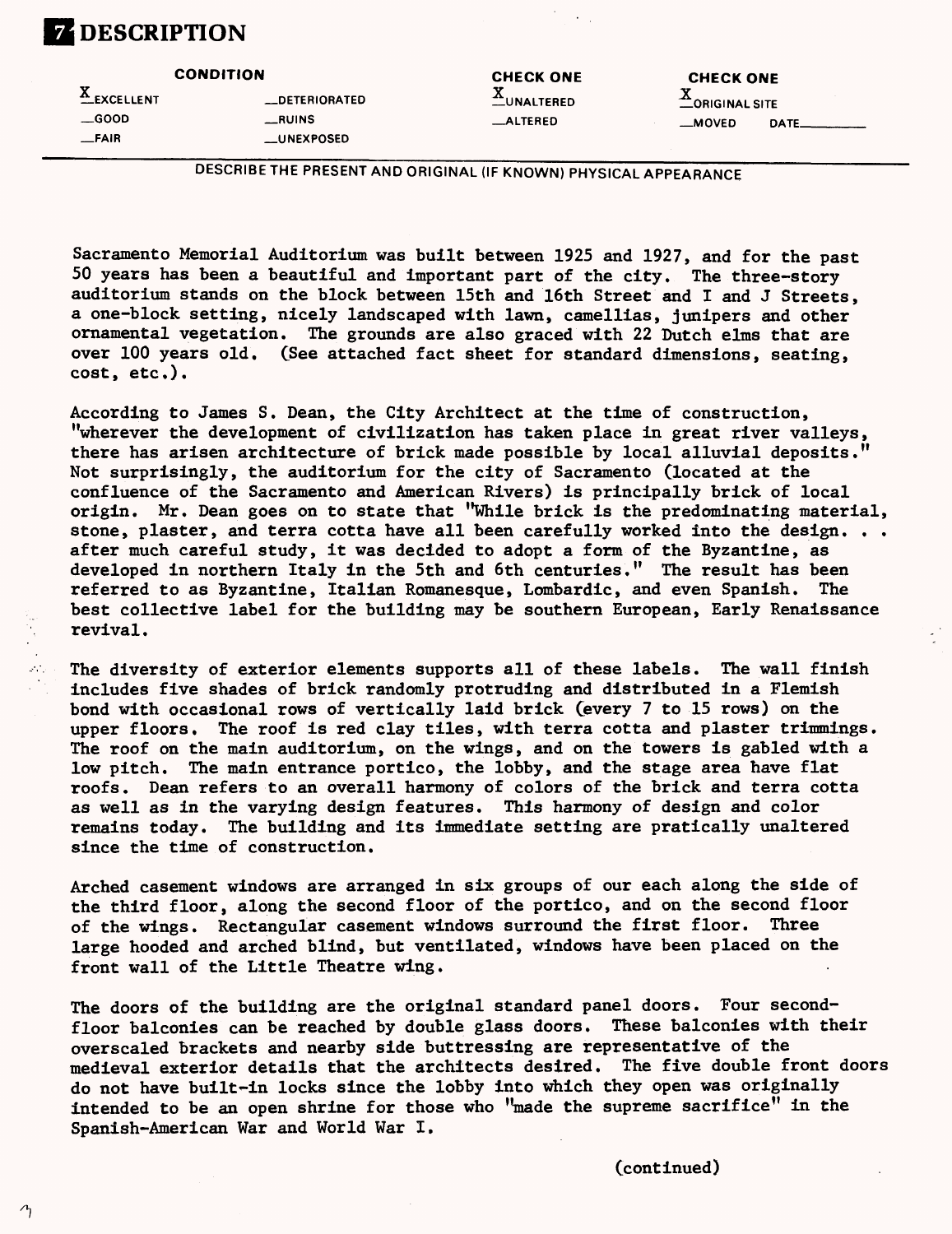## **NATIONAL REGISTER OF HISTORIC PLACES INVENTORY -- NOMINATION FORM**



**CONTINUATION SHEET** THEM NUMBER 7 PAGE 2

The most impressive exterior feature of the building is the main portico. The portico is dominated by six stone columns topped with molded, stiff-leaf, terra cotta capitals, arches, and a corbelled entablature. Terra cotta bands and quoining are symmetrically arranged along the facade and front corners of the building. The main gable contains a large terra cotta rose window. Two brass flagpoles and benches in front were donated by the Sacramento Teachers Association at the time of construction.

The shape of the building is block I, extended slightly at the rear. It encompases a variety of interior spaces and uses (see attached floor plans). These spaces include the main auditorium, the stage, and support rooms, as well as a Little Theatre (east wing), Memorial Hall (west wing), committee rooms, and various vestibules.

#### Interior

The interior design features are collectively not as important to the significance of the building as the exterior. However, some individual features are exceptional, In the main auditorium a 70-piece orchestra pit is spanned by a 57-foot long, five level, gold decorated proscenium arch that is supported by columns that repeat the design of the exterior portico. The first balcony circle is embossed with cast decorative panels. The classical interior cornice includes a simple unornamented frieze, egg-and-dart molding, and dentils. The second balcony retains the original wood seating. Large period metal and translucent glass chandeliers are suspended from a cast plaster ventilated coffered ceiling.

The ceiling of the lobby shows wood encased steel trusses with stenciled, polychromatic, naturalistic decorations. The Little Theater, which seats 300, and Memorial Hall are also treated with a variety of stylistic, applied patterns. Stair railings and other hardware vary from Spanish motif wrought iron to standard, functional pieces.

Some structural features of the building are unusual. The use of long-span trusses above the coffered ceiling over the main horseshoe shaped arena makes possible an auditorium 176 feet across without any supports to obstruct the view. Nearly 1200 concrete piles, averaging 3,560 pounds per square inch compressed strength, give the building a solid foundation. Exterior buttresses support the side walls.

The building includes a number of mechanical features considered highly developed for its time: (1) A movable floor built entirely of structural steel, with a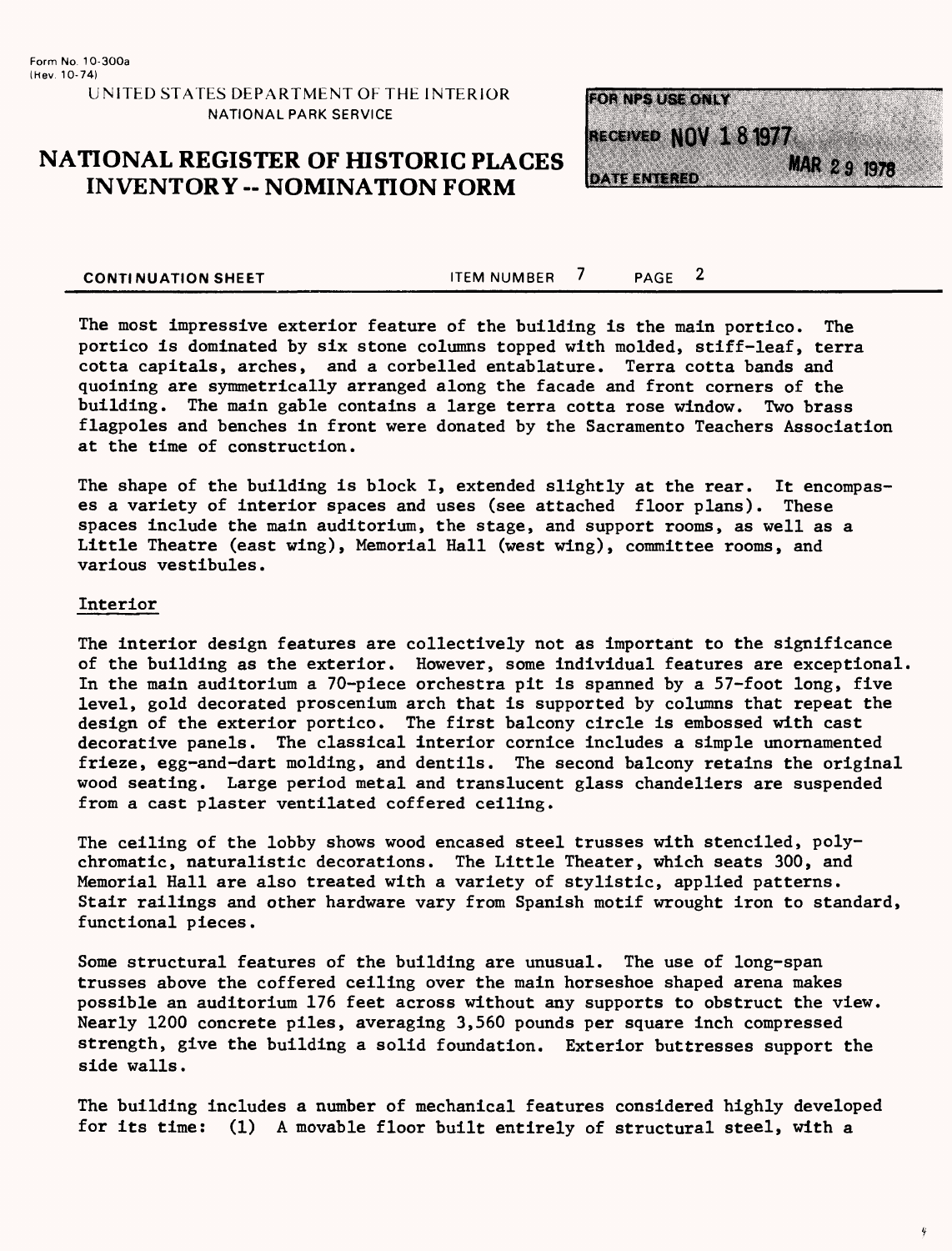## **NATIONAL REGISTER OF HISTORIC PLACES INVENTORY -- NOMINATION FORM**



| <b>CONTINUATION SHEET</b> | <b>ITEM NUMBER</b> | PAGE |
|---------------------------|--------------------|------|

heavy laminated wooden deck over which a maple floor is laid is still operable. It can be raised and lowered by means of two hydraulic jacks. The 1400 square foot floor can be tilted forward 5-1/2 feet at the stage. (2) The "thermostatcontrolled, fully automatic" heating and cooling systems are interesting. Heating is accomplished by means of a combination direct and indirect vacuum return system, supplied with steam from the "best and most up-to-date boiler room." The main auditorium is ventilated with the help of the cast plaster ceiling, actually an enormous grill, through which air is drawn by two huge fans. (3) A set of chimes, donated by the War Mothers of Sacramento, and a pipe organ can be operated by a console keyboard. The chimes are now inoperable after being disconnected during World War II. (4) It is the electrical system, however, that was credited at the time as being "the most advanced installation on the Pacific Coast to date."

K-2/513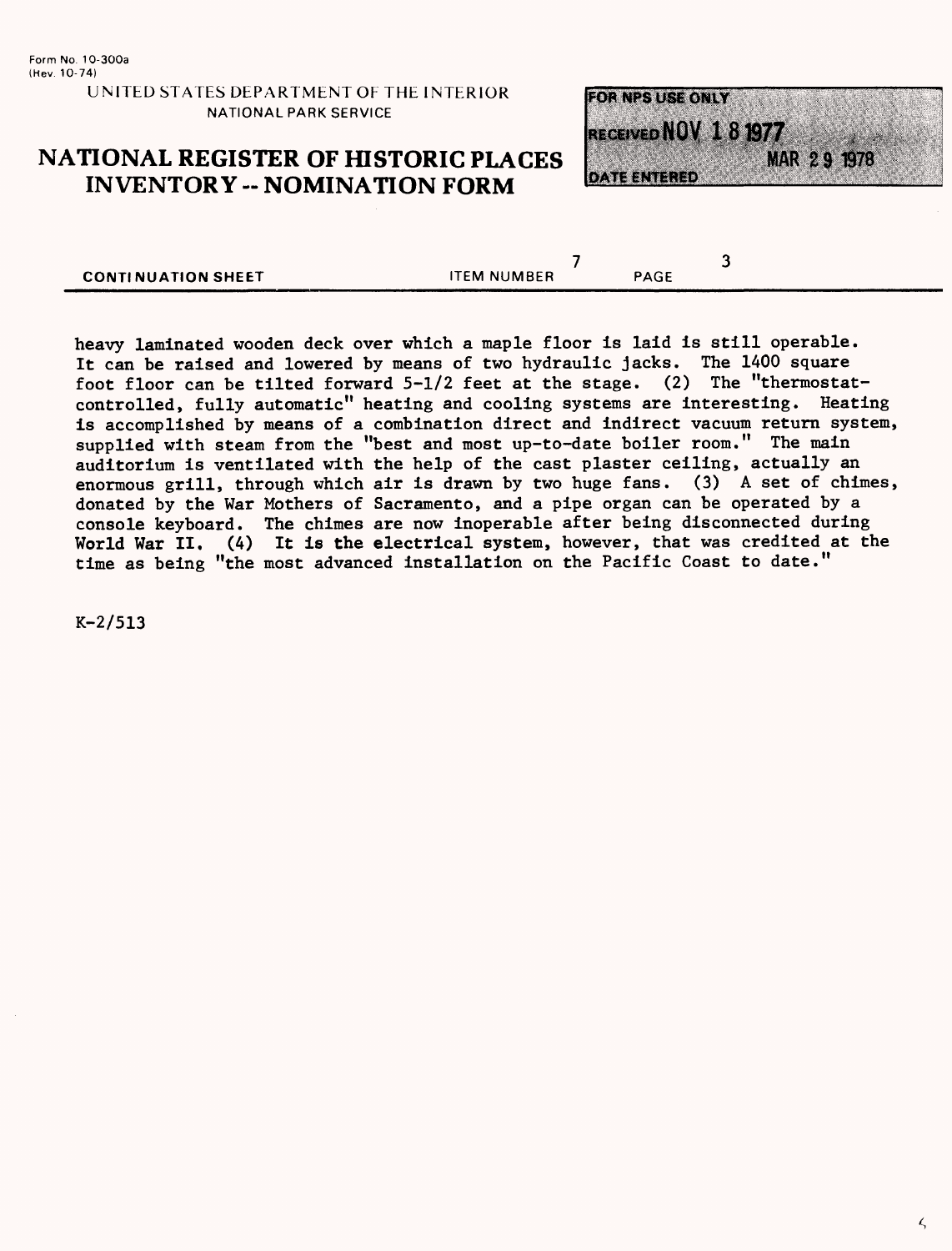

#### **STATEMENT OF SIGNIFICANCE**

Sacramento Memorial Auditorium is significant for its architectural style and its unaltered condition, as well as for the diverse events and people associated with the building.

The building is a fine example of theater and auditorium architecture of the period. It is a significant representative of the brick commercial and institutional buildings that boomed in Sacramento and throughout the central valley in the 1920's. Byzantine, Lombardic Romanesque, and southern European Renaissance Revival elements, as well as the landscaping, have been merged in an attractive manner.

The building's interior and exterior have changed little since the time of construction. The building was considered structurally and mechanically advanced for its day and still serves the community quite functionally. Alterations for comfort have been made but they have not affected the building's design integrity. These include new seats on the ground floor and first balcony and a new air cooling system in 1960.

Although city personnel oversaw the construction, well known consultants assisted. City Engineer Allan J, Wagner was assisted by Structural Engineer George J, Calder and by Construction Engineer H. V. Grant of the State Department of Public Works. City Architect James S. Dean was assisted by Arthur Brown, Jr., consulting architect, and G. Albert Landsburgh, collaborating architect. Landsburgh was the designer of many auditoriums and theaters throughout the U.S.; Brown was a member of the architectural firm of Bakewell and Brown, which designed Berkeley City Hall and Stanford University Library.

Nearly \$1 million, funded mainly by municipal bonds, was spent on the project in the 1920's. The entire expenditure went exclusively for the above mentioned consultants and for the construction itself, since the site was free to the city.

The site was originally donated to the city by John A. Sutter, founder and pre-Gold Rush empire builder in the Sacramento area. In 1872 the Mary J. Waters Grammer School, possibly the first three-story brick building in Sacramento, was constructed on the site. When the City decided to raze the building, in the interest of civic progress, and build the auditorium, many citizens objected. A suit was brought

Ccontinued)

6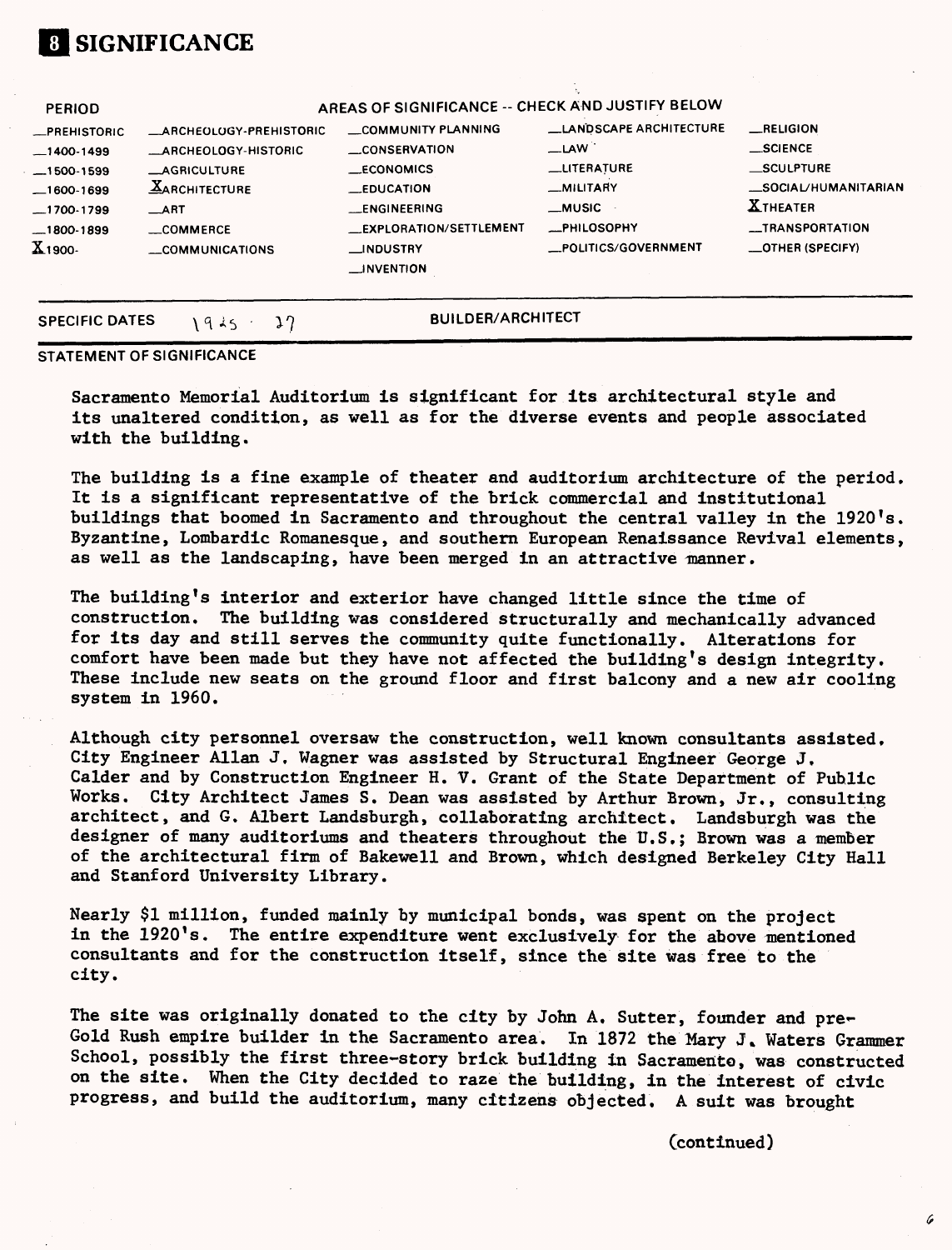# **9 MAJOR BIBLIOGRAPHICAL REFERENCES**

- 1. Sacramento City and County Library, Business Dept., "Memorial Auditorium" file<br>2. Sacramento Bee July 17, 1925
- Sacramento Bee July 17, 1925
- 3. Sacramento Bee February 21, 1927
- 4. Sacramento Bee March 16, 1927<br>5. Sacramento Bee January 29, 192
- Sacramento Bee January 29, 1927
- 6. Interview, Suki Lee, Architect, February 1977

## **DGEOGRAPHICAL DATA**

**ACCEPT OF ALL OF ALL ON A 2.5**<br>ACREAGE OF NOMINATED PROPERTY

**UTM REFERENCES**

| ZONE<br><b>EASTING</b> | <b>UINC</b><br><b>NORT</b> | <b>ZONE</b> |  |
|------------------------|----------------------------|-------------|--|
|                        |                            | -           |  |
|                        |                            |             |  |

VERBAL BOUNDARY DESCRIPTION

The auditorium and grounds cover one city block that is 320 feet by 340 feet in size, The block is bounded on the south (front) by J Street, on the west by 15th Street, on the north by I Street and on the east by 16th Street.

|                                                                                     | LIST ALL STATES AND COUNTIES FOR PROPERTIES OVERLAPPING STATE OR COUNTY BOUNDARIES |                                                             |                                                                                                                                                                                                                                                                 |
|-------------------------------------------------------------------------------------|------------------------------------------------------------------------------------|-------------------------------------------------------------|-----------------------------------------------------------------------------------------------------------------------------------------------------------------------------------------------------------------------------------------------------------------|
| <b>STATE</b><br>N/A                                                                 | <b>CODE</b>                                                                        | <b>COUNTY</b>                                               | CODE                                                                                                                                                                                                                                                            |
| <b>STATE</b>                                                                        | <b>CODE</b>                                                                        | <b>COUNTY</b>                                               | CODE                                                                                                                                                                                                                                                            |
| <b>III</b> FORM PREPARED BY<br><b>NAME / TITLE</b>                                  |                                                                                    |                                                             |                                                                                                                                                                                                                                                                 |
| Christopher P. Taloff/Student Intern and Robert R. Selway III/Historic Preservation |                                                                                    |                                                             |                                                                                                                                                                                                                                                                 |
| <b>ORGANIZATION</b><br>Office of Historic Preservation                              |                                                                                    |                                                             | Specialist<br><b>DATE</b><br>September 1977                                                                                                                                                                                                                     |
| <b>STREET &amp; NUMBER</b><br>$1416 - 9th$ Street                                   |                                                                                    | <b>TELEPHONE</b><br>$(916)$ 445-8006                        |                                                                                                                                                                                                                                                                 |
| <b>CITY OR TOWN</b><br><b>STATE</b><br>Sacramento                                   |                                                                                    |                                                             | California                                                                                                                                                                                                                                                      |
|                                                                                     |                                                                                    |                                                             |                                                                                                                                                                                                                                                                 |
|                                                                                     |                                                                                    | <b>IN STATE HISTORIC PRESERVATION OFFICER CERTIFICATION</b> |                                                                                                                                                                                                                                                                 |
|                                                                                     | THE EVALUATED SIGNIFICANCE OF THIS PROPERTY WITHIN THE STATE IS:                   |                                                             |                                                                                                                                                                                                                                                                 |
| NATIONAL <sub>--</sub>                                                              |                                                                                    | STATE_____                                                  | $LOCAL \_X$                                                                                                                                                                                                                                                     |
|                                                                                     | criteria and procedures set forth by the National Park Service.                    |                                                             | As the designated State Historic Preservation Officer for the National Historic Preservation Act of 1966 (Public Law 89-665), I<br>hereby nominate this property for inclusion in the National Register and certify that it has been evaluated according to the |
| STATE HISTORIC PRESERVATION OFFICER SIGNATURE                                       |                                                                                    |                                                             | $K = mcQc$ $  -17-77$                                                                                                                                                                                                                                           |
|                                                                                     | TITLE State Historic Preservation Officer                                          |                                                             | <b>DATE</b>                                                                                                                                                                                                                                                     |
| <b>ROB NPS USE ONLY</b>                                                             | I HEREBY CERTIFY THAT THIS PROPERTY IS INCLUDED IN THE NATIONAL REGISTER           |                                                             |                                                                                                                                                                                                                                                                 |
| $D$ lec $\sim$                                                                      |                                                                                    |                                                             | DATE<br><b>CONDITIONS COLORES SERVICE OF</b>                                                                                                                                                                                                                    |
| 893398                                                                              |                                                                                    |                                                             | 3.76.78<br><b>DATE</b>                                                                                                                                                                                                                                          |

GPO 892-453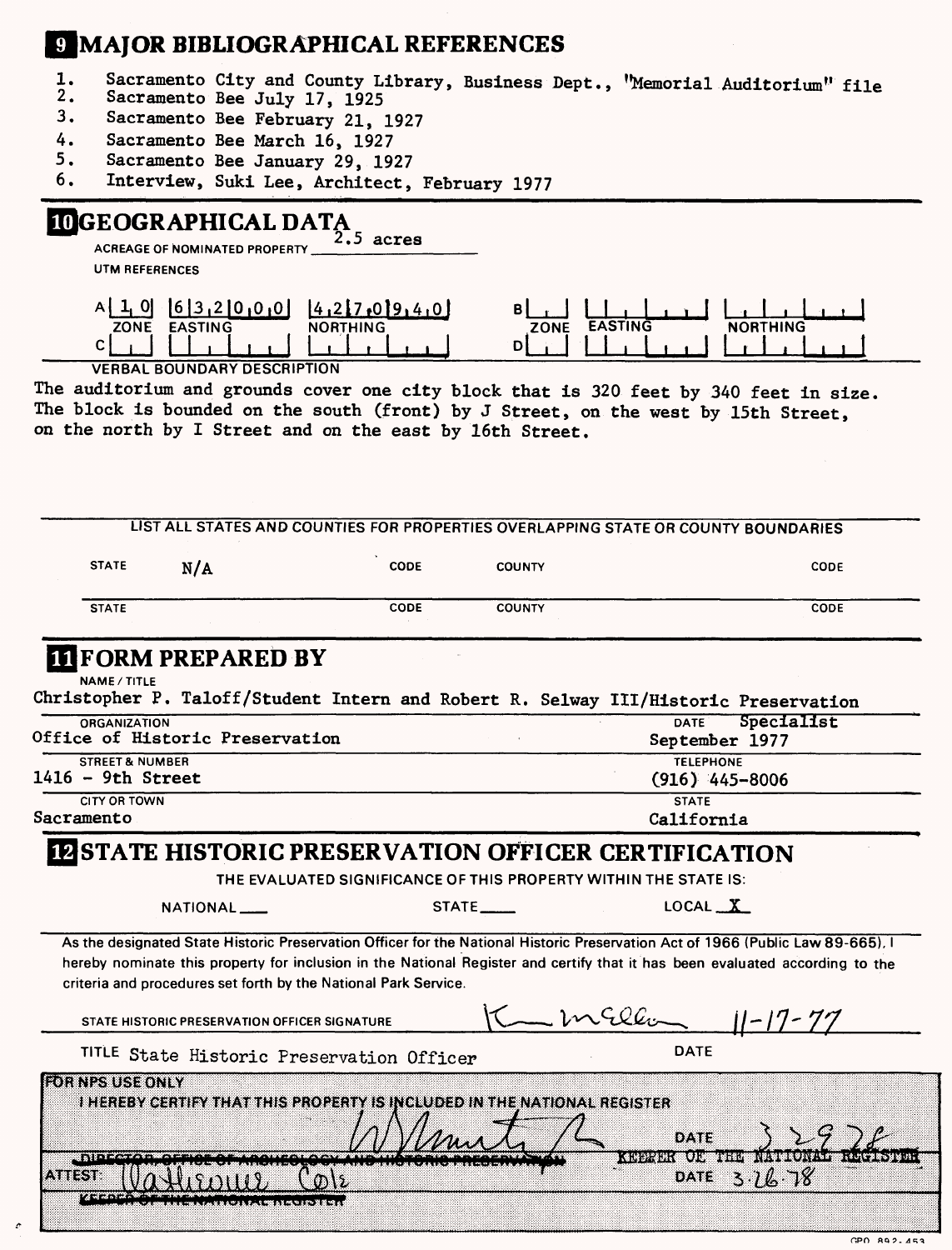## **NATIONAL REGISTER OF HISTORIC PLACES INVENTORY -- NOMINATION FORM**



**CONTINUATION SHEET** TEM NUMBER 8 PAGE 2

against the City by one of Sutter's heirs, who held the land had been donated for park and school use only. However, in July 1925, U.S. Senator Hiram Johnson, former Governor of California and former pupil at the school, presided at the groundbreaking exercises. He expressed regret at the loss of the old school and commented that "inconceivable though in now seems, another group may gather . . . . to dedicate a new building here". On February 21, 1927, the new auditorium opened with symphony and choral music, and with speeches, keynoted by Lieutenant Governor Burton R. Fitts.

The Sacramento Bee covered the opening, calling the auditorium "a most significant step in the growth of Sacramento". Congratulatory advertisements heralded the auditorium as a community meeting house and object of great civic pride. The prominent Weinstock's Department Store's advertisement stated "It is a memorial to our patriots. It is a monument dedicated to the arts." All ads, reflecting the interest in more business, praised the auditorium as a way of bringing "famous entertainment, artists and conventions to Sacramento." The auditorium was to put Sacramento on the business and cultural map. The diversity of events in the first 50 years would have surprised even the auditorium's most exuberant proponents.

The opening was followed quickly by an Odd Fellows Dance, A Saturday Club concert, and Verdi's Aida. The use of the auditorium for athletic events must have begun soon after, since an article in the Bee a few months later was entitled "Boxing Fans Must Leave Cigars Outside." Wrestling and basketball have been popular. Sports events, however, are only a small part of the diverse activities staged in the auditorium. These events include ballets, auto shows, lectures, jitterbug contests, folk dances, square dances, flower shows, snow festivals, graduations, gimmicky fund raisers, ice follies, rock concerts and conventions.

A number of notable people have performed at the auditorium. The San Carlo Grand Opera and the Chicago Grant Opera Companies included Claudio Muzio and Mary Garden. Contemporary folk and rock singers have suffered as well through the auditorium's one drawback, a below average acoustical system. Many distinguished actors, such as Henry Fonda and Tyrone Power, have performed here. On March 15, 1927, Will Rogers philosophized on stage.

(continued)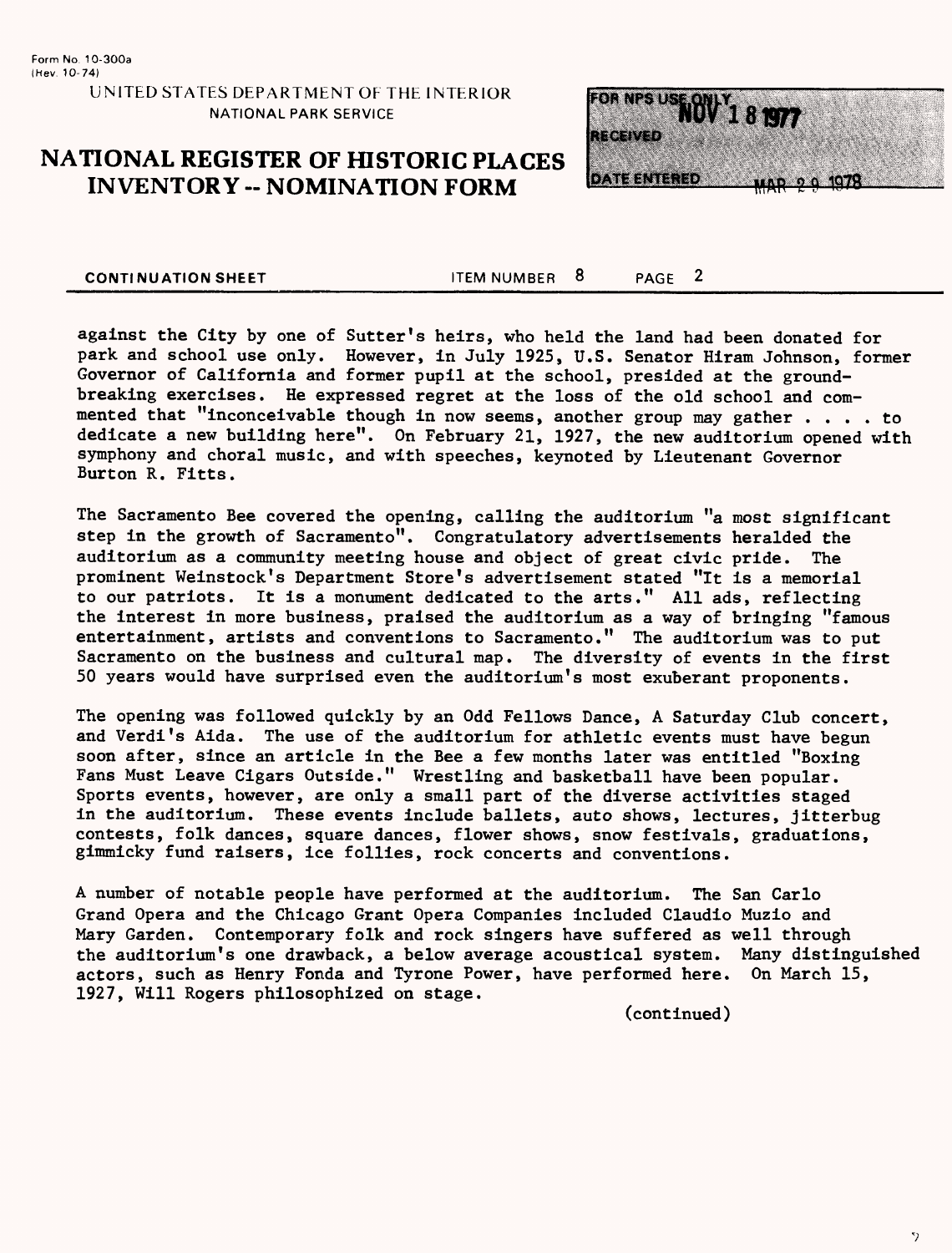## **NATIONAL REGISTER OF HISTORIC PLACES INVENTORY - NOMINATION FORM**



|                           |                    |             | - |
|---------------------------|--------------------|-------------|---|
| <b>CONTINUATION SHEET</b> | <b>ITEM NUMBER</b> | <b>PAGE</b> |   |

Inauguaration balls were held for Governor Rolph, Merriam, and Olson. In 1932 the auditorium celebrated the George Washington Bicentennial Birthday. During World War II the auditorium housed troops. A Harry James concert drew over 8,000 during the war.

Sacramento Memorial Auditorium is a beautiful and unaltered building that makes a significant contribution to the cityscape and has been a significant part of the community's history. In the late 1960's a new community center was built a few blocks away and many of the events that may otherwise have been staged in the auditorium now take place there. However, Memorial Auditorium still serves the community in a variety of ways, much as it has for 50 years. Today, arriving early for a concert or a graduation, one can easily picture the people and events that have come before.

K-2/513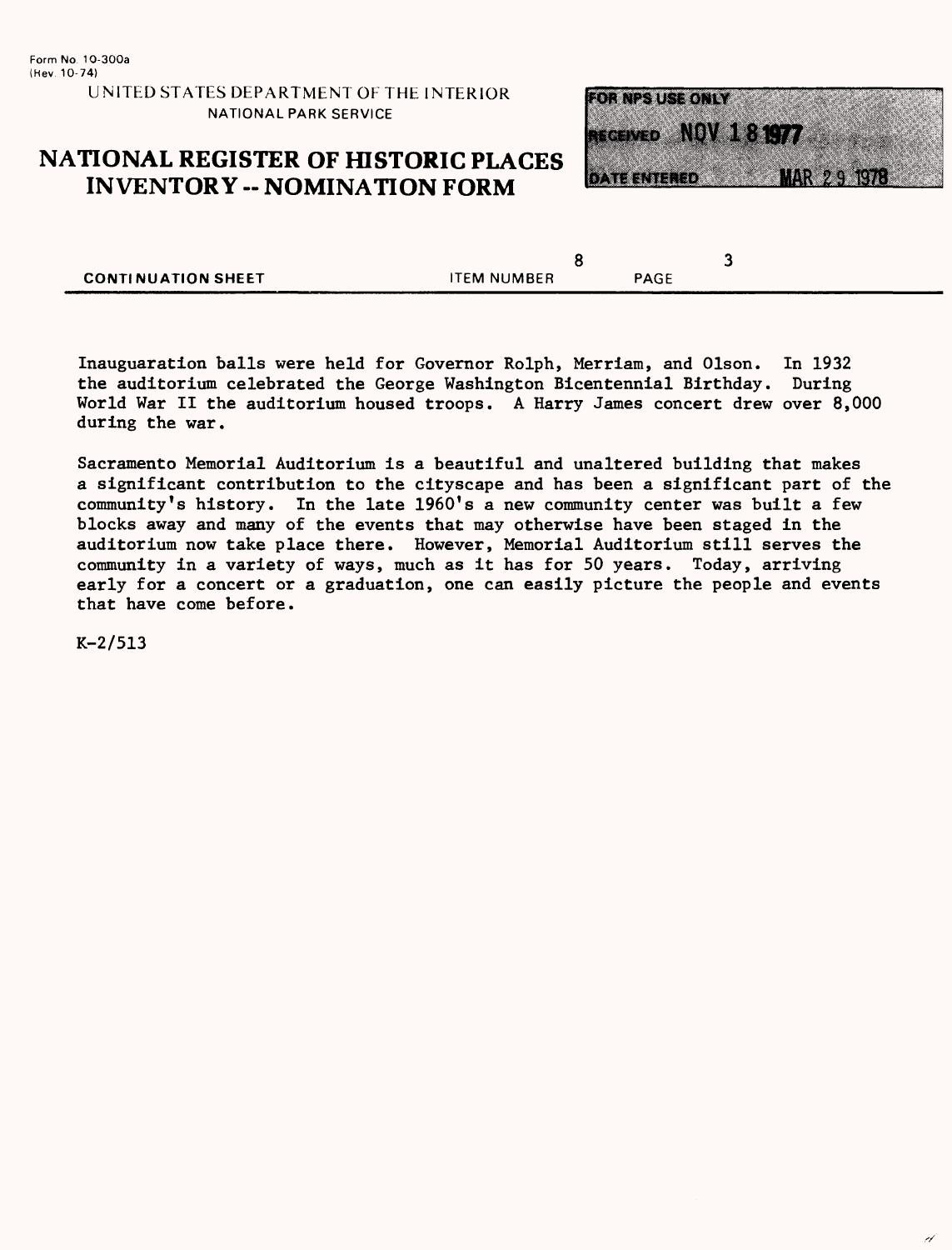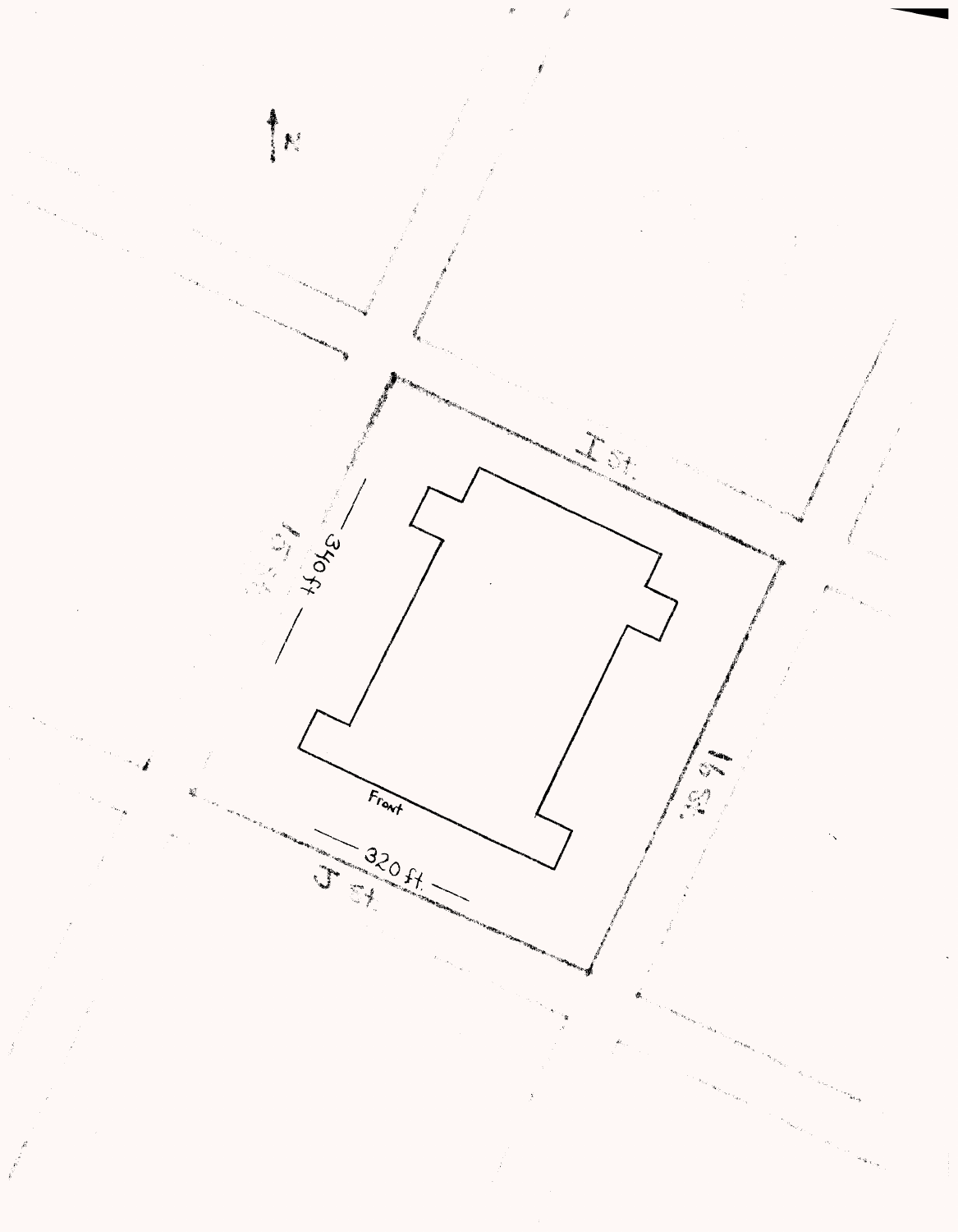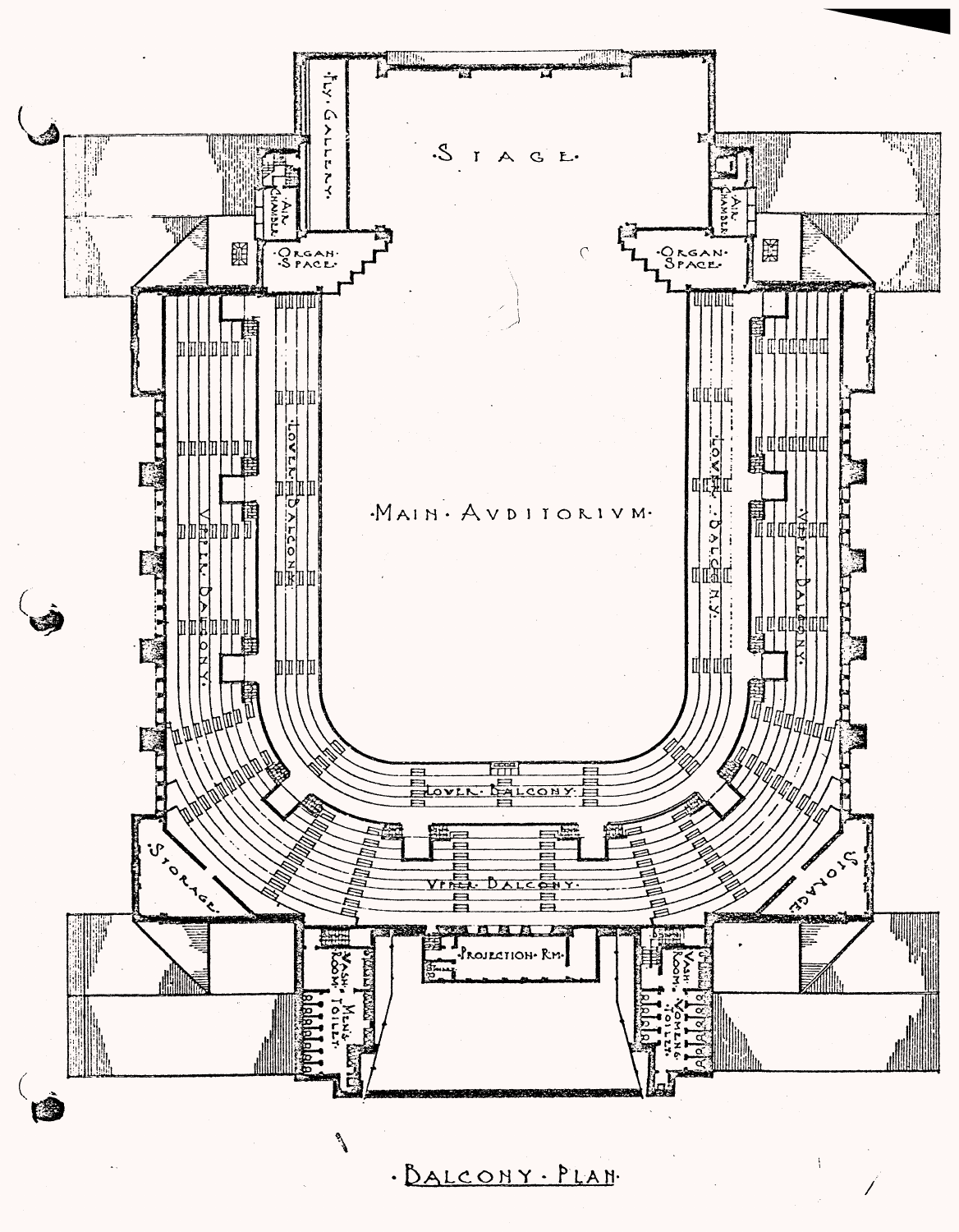

 $\overline{f}$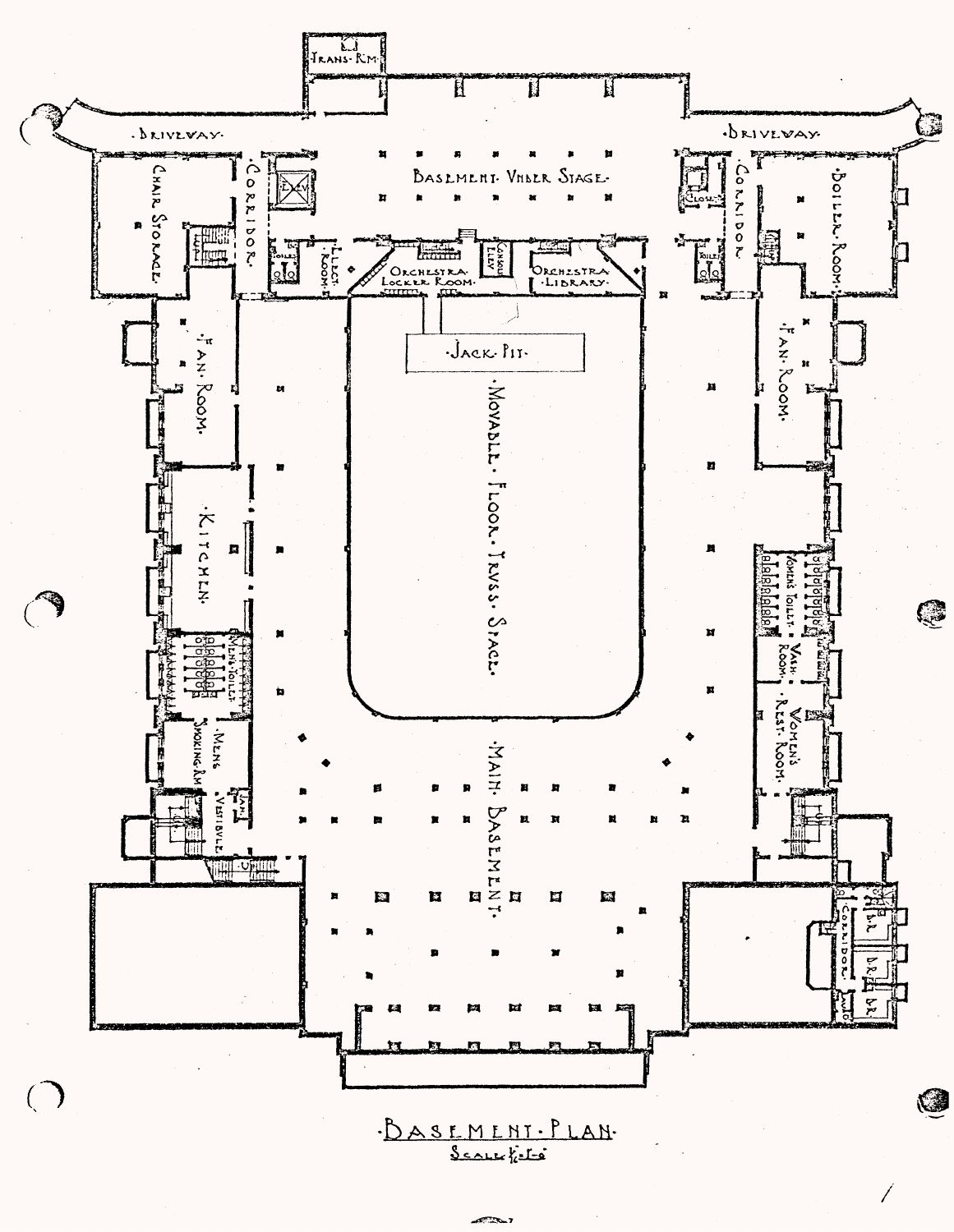